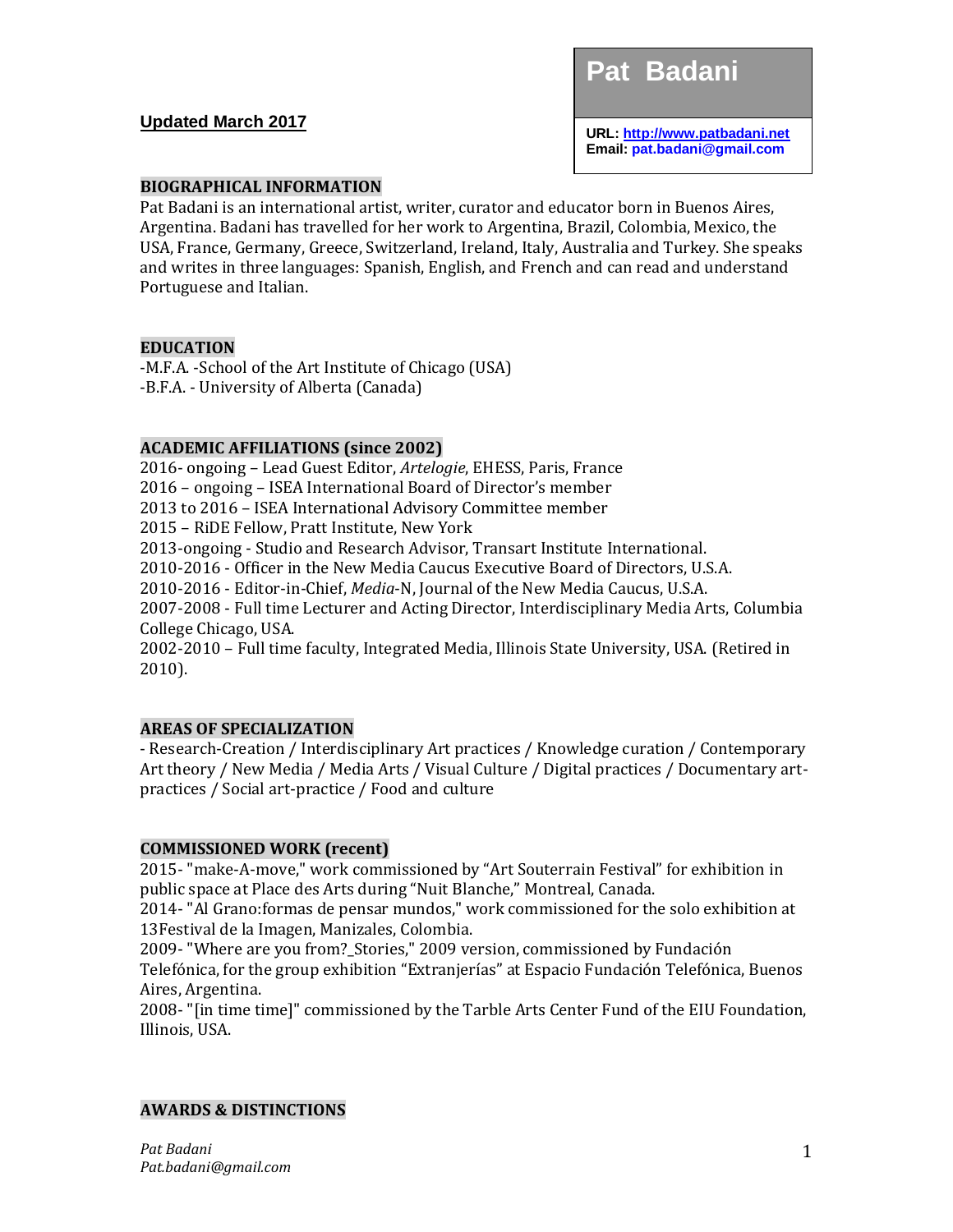2016- DCASE Grant for Creative Project

2016- National Endowment for the Arts Fellowship at MacDowell Colony

2012- Robert Heinecken Trust Fund award for the "AL GRANO' project.

2011- "On Our Radar" Creative Capital Grant.

2010- John Simon Guggenheim Fellowship semifinalist.

2010- Nominated for an "Art Matters" Grant.

-The Canada Council for the Arts received to date

2017-Digital Arts Travel Grant

2016-Media Arts Presentation Grant

2015-Media Arts Presentation Grant

2010-Media Arts Presentation Grant

2008-Media Arts Presentation Grant

2005-Media Arts Presentation Grant

2004-Media Arts Presentation Grant

2002-Media Arts Research Grant to Established Artists Year Grant (1 year grant)

2001-Media Arts Presentation Grant

2000-Media Arts Presentation Grant

1986-87 "B" Grant (1 year grant)

1983-Long Term Project Grant

1980-Short Term Project Grant

1979-Visiting Artist Grant

-Illinois State University received to date 2006-University Research Grant 2005-Professional Development Grant (travel) 2004-Professional Development Grant (travel)

-The Illinois Arts Council received to date 2007-Finalist Fellowship Award, Interdisciplinary/Computer Arts 2003-Exhibition Assistance Grant

-Cultural Resources Department, New Brunswick, Canada 1987-Project Grant 1983-Project Grant 1979-Project Grant 1978-Project Grant

-Mexico-Canada Project Grant 1991-Economic Development Branch of the State of Oaxaca, Mexico

### **ART PROJECTS IN PROGRESS**

- "Al-Grano©," an interdisciplinary and transnational research/creation project on agrotechnologies and biodiversity- Director, main Researcher & Producer of the project. Partially funded by the "Robert Heinecken Trust."

- "Comestible" a project that intersects with my research into food, culture and biodiversity.

### **VIDEO AND NEW MEDIA Festival screenings**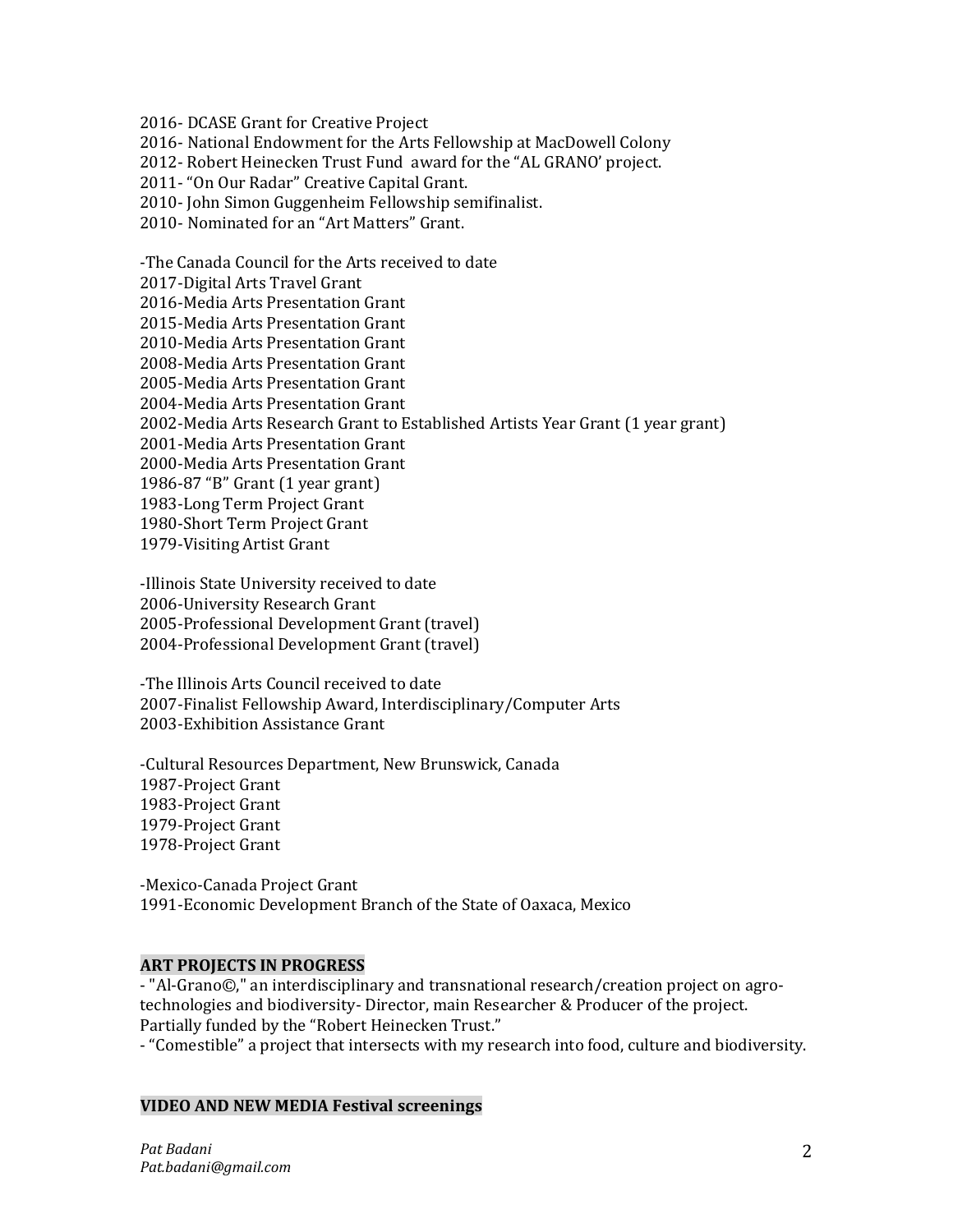Screenings and Juried Festival participation with my own authored work.

(\* Indicates a publication accompanies the exhibition/screening)

2016- "AL-GRANO: Framing Worlds," Currents New Media New Mexico Trail "Warehouse 1- 10," Magdalena, NM, USA.

2015- "make-A-move," Vitrine, Agence TOPO Center, Montreal, Canada.

2015- "make-A-move," Festival Art Souterain, Montreal, Canada.

2013- "Detatched Heads," FIVA- Festival Internacional de Videoarte Sala Jorge Luis Borges. Buenos Aires, Argentina.

2013- "AL GRANO©Corp-Cropping-Sugar-Daddy," 2013 VideoAKT International Biennial, auditorio del Institut Français, Barcelona, Spain.

2013-\* "Power Potential," AR\* TO VIEW," an Augmented Reality curatorial project by v1b3, CAA conference, New York, USA.

2012- "AL GRANO©Corp-Cropping-Sugar-Daddy," Visualfram, Video Guerrilah & Video in the Built Environment (v1b3), Sao Paulo, Brazil.

2012-\* "AL GRANO©Corn Regime," exDox - Cologne Experimental Documentary Film Festival."

 -Kansk International Video Festival, August 17-25, 2012, Moscow, Russia. -Budapest International, Shortfilm Festival, September 5-9, 2012, Hungary. -Fine Art Film Festival, October 11-14, 2012, Szolnok, Hungary.

-ExTeresa Arte Actual, October 18 &19, 2012, Mexico City, Mexico.

2005-\* "Where are you from?\_Stories," FILE International Electronic Festival, Centro Cultural FIESP, São Paulo, Brazil.

2005-\* "Where are you from?\_Stories," Extasy - [R]-[R]-[F] 2005," JavaMuseum, Forum for Internet Technologies in Contemporary Art and Impact/ME/05Bethlehem/ Tel-Aviv/, Palestine, Israel and Germany.

2004-\* "Where are you from?\_Stories," [R][R][F] 2004 [NewMediaArtProjectNetwork], National Museum of Contemporary Art, Bucharest, Romania.

2001-\* "Home Transfer," Net\_Working, Watershed Media Center, Bristol, UK.

2001-\* "Home Transfer," De-Globalizing-Re-Globalizing, Medi@terra, Art & Tech Micro-Museum traveling to Art Centers in Greece, the Balkans and Germany, culminating in the Frankfurt International Book Fair.

2001-\* "Home Transfer," NETaforas v3, MECAD Media Art Center, Barcelona, Spain. 2000-\* "Home Transfer," Revelations, ISEA2000, 10th International Symposium on Electronic Art, Forum des Images, Paris, France.

# **SOLO EXHIBITIONS - Galleries and Museums (Selection since 1978)**

(\* indicates a publication accompanies the exhibition)

2015-\* "make-A-move," Documentary Wall Installation at Agence TOPO, Montreal, Canada. 2014-\* "Al Grano: Formas de Pensar Mundos," Universidad de Caldas, Manizales, Colombia. 2008-\*[in time time], Tarble Art Center (Eastern Illinois University) Charleston, Illinois, USA.

2003-\* "Where Life is Better," I space, Chicago Gallery of the University of Illinois at Urbana-Champaign, USA.

1997-\* "Tower-Tour," Canadian Cultural Center, Paris, France.

1994-\* "R'évolution des particules," Maison de l'Amérique Latine, Paris, France.

1990- "Transferts," Art Conseil, Paris, France.

1988- "Future text panel," Galerie Aubes, Montreal, Canada.

1988-\* "Textos posibles," Galeria Kahlo-Coronel, Mexico City, Mexico.

1988- "Ruinas de Olor Liquido." Museo Universitario del Chopo, Mexico City, Mexico.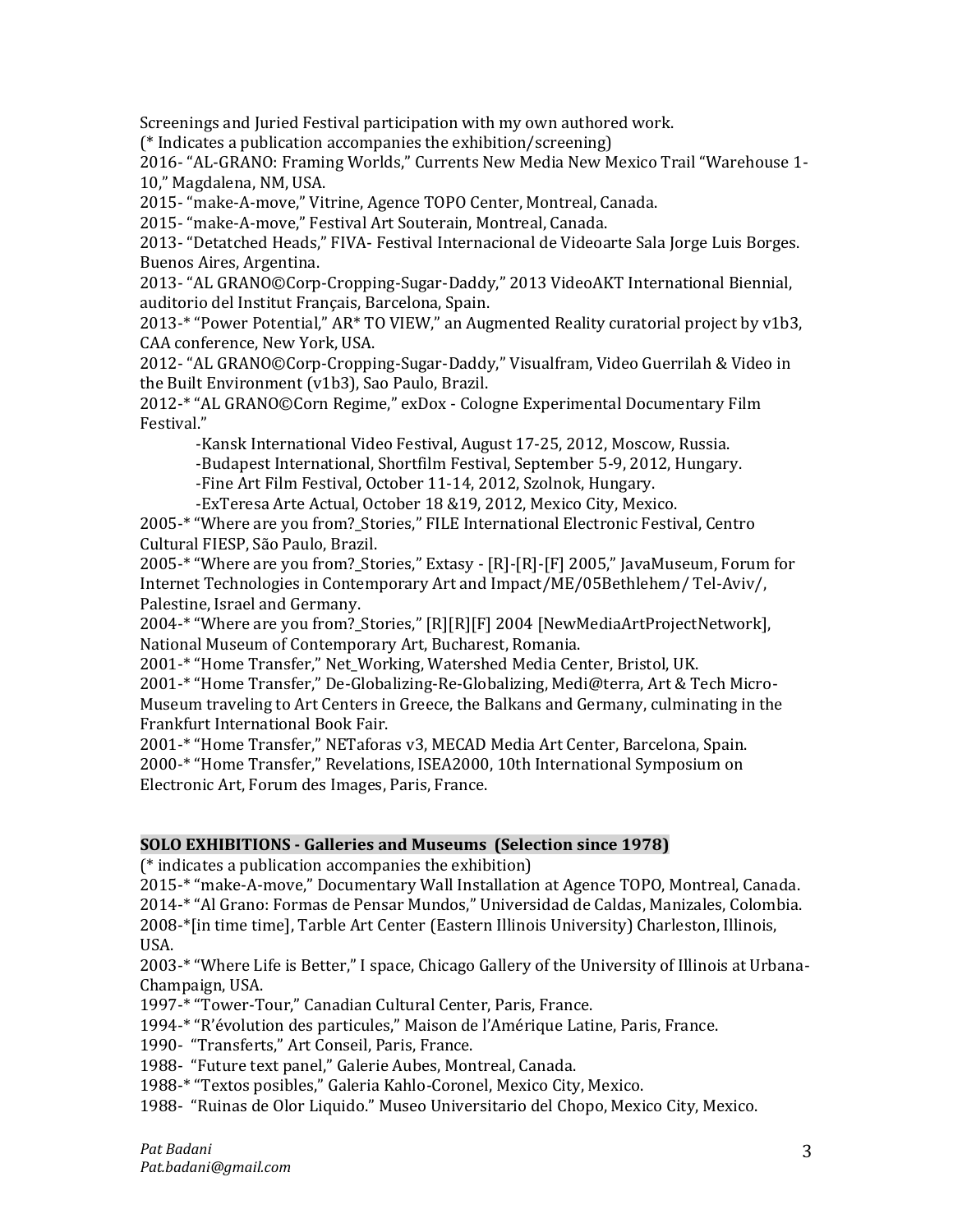1986-\* "Image-Object," Traveling exhibition to the following Art Centers and Museums in Mexico:

 -Foro de Arte Contemporaneo, Mexico City. -Instituto Mexiquense de Cultura, Toluca. -Instituto de Cultura de Queretaro. -Casa de Cultura de Morelia. -Instituto Cultural de Aguascalientes. -Museo de Monterrey. -Museo Francisco Goitea, Zacatecas. -Centro Cultural de San Luis de Potosi. 1984- "On the Wall," Connexion Gallery, Fredericton, New Brusnwick, Canada.

1983- "Boxed Works," Canadian Broadcasting Corporation, Moncton, New Brunswick, Canada.

- 1984-\* "Border Space," Mount Allison University Owens Gallery, Sackville, NB, Canada.
- 1984-\* "Cross-way puzzles." Galerie d'Art de l'Université de Moncton, NB, Canada.
- "Cross-way puzzles," Dresden Gallery, Halifax, Nova Scotia, Canada.
- 1979-\* "Moody Scapes," Dalhousie University Gallery, Halifax, NS, Canada.
- 1978- "Moody Scapes," The New Brunswick Museum, St. John, NB, Canada.

#### **GROUP EXHIBITIONS - Galleries and Museums (Selection since 1978)**

(\* indicates a publication accompanies the exhibition)

2015- "Balance/Unbalance," Arizona State University Night Gallery, Tempe, Arizona, USA. 2009-\* "Because the Night," Guggenheim Gallery, Chapman University, Orange, California, USA.

2007- "Crossmediale 2: Culture in Translation," Gosia Koscielak Studio & Gallery, Chicago, Il, USA.

2006- "Under Cover: an exhibition of artists books," Urban Institute for Contemporary Arts, Grand Rapids, MI, USA.

2001- "Synesthesia: The Next Generation in Art," Wood Street Gallery, Chicago, USA.

1997-\* "Géographiques," FRAC Corse et Pallazu Naziunale, Corsica, France.

1993- "Livre Merveille," Galerie Isabelle Bongard, Halle aux Blés, Saint Malo, France.

1993-\* "Expressions Actuelles," Espace Chevreul, Nanterre, France.

1990-\* "Dibujo de mujeres contemporaneas," Museo de Arte Moderno, Mexico City.

1990- "Artistas en residencia," Galeria de Artes Plasticas, Consejo para la cultura y las artes, Mexico City.

-"Siete mujeres al acecho," Conjunto Ollin Yolitzli, Mexico City.

-"Panorama 1," Galeria Expositum, Mexico City.

1987-\* "Imagenes traspuestas," Museo de Arte Moderno, Mexico City.

1984-\* "Bicentennial Exhibition," The Beaverbrook - Art Gallery of New Brunswick. Canada

1984-\* "3D-NB-200," Traveling to the following Centers and Museums in Canada:

-Galerie Restigouche et Centre National d'Exposition, New Brunswick.

-Musée de Madawaska, New Brunswick.

-Confederation Centre Art Gallery, Prince Edward Island

-Memorial University Art Gallery, Newfoundland.

-Saint Mary's University Art Gallery, Nova Scotia.

-Musée de Rimouski, Quebec.

-Musée de Bas Saint Laurent, Quebec.

1982-\* "Shell Atlantic," Shell Centre, Calgary, Alberta, Canada.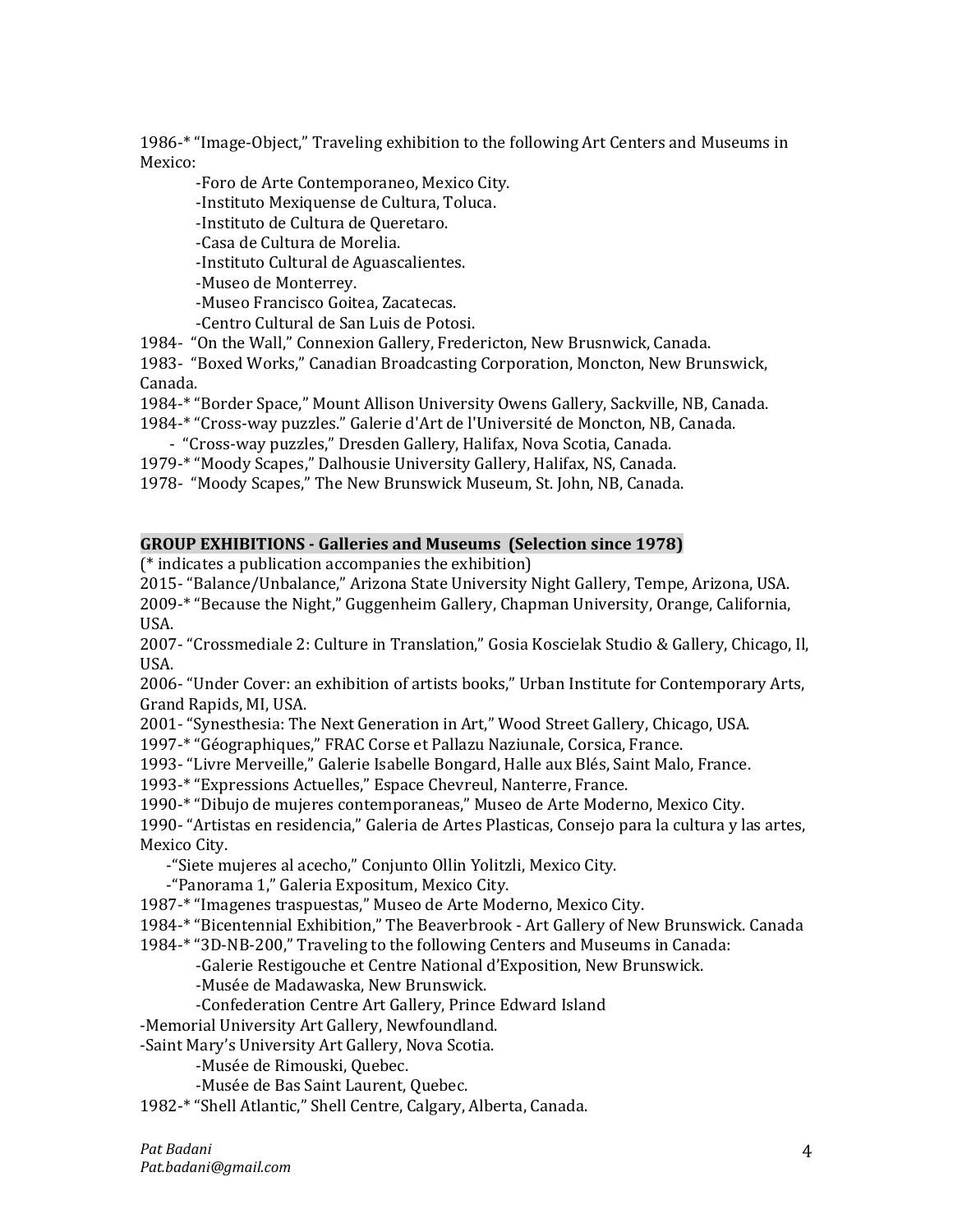1981-\* "Moncton Collects," Galerie d'Art de l'Université de Moncton, Moncton, Canada. 1980-\* "Young Contemporaries '80," London Regional Art Gallery, London, Ontario, Canada. 1979-\* "XVIII Premi International de Dibuix Joan Miro," Fondacio Joan Miro, Barcelona, Spain; and Galeria Orizont, Bucharest, Romania.

1978-\* "Young Contemporaries '78," Traveling to the following Centers and Museums in Canada:

-London Regional Art Gallery, Ontario.

-Art Gallery of Brant, Ontario.

-Peter Whyte Gallery, Nova Scotia.

-Surrey Art Gallery, British Columbia.

-National Exhibition Center, New Brunswick.

-Centennial Art Gallery, Nova Scotia

-Memorial Art Gallery, Newfoundlad.

# **PAPERS PUBLISHED / CONFERENCES / LECTURES**

2016 – "Models of Diversity: Current Transdiscourses in Art, Science and Social Issues," Institute of Cultural Studies ZHdK Zurich and The Institute of Integrative Biology, ETZH, Zurich. Moderator for panel presentations, Zürich, Switzerland.

2016- "Chunking and Recoding in the AL GRANO© Project," illustrated paper slated for publication in Leonardo, Journal of the International Society for the Arts, Sciences and Technology, The MIT Press.

2015- "Radical Reordering in the AL GRANO© Project," Disruptions. 21st International Symposium on Electronic Art," lecture and essay publication in proceedings.

2015- "Economies of Aesthetics," invited researcher, Academy of Art and Design Basel in cooperation with the European League of Institutes of the Arts (ELIA), Senior Researcher Flavia Caviezel.

2015- "Creative recoding: Big ideas and bit-sized morsels in the AL GRANO© Project," RiDE Lecture sires (Risk, Dare, Experiment), organizer Prof. Analia Segal, convenor curator Jordan Carter.

2015- "Three Questions on Media Criticality," Transmediale 2015, book project participation with Flavia Caviezel, Senior Researcher, Critical Media Lab (Basel-Switzerland), Institute of Experimental Design and Media Cultures, University of Applied Sciences and Arts Northwestern Switzerland/Academy of Art and Design FHNW.

2014- "Another node in the system: communicational spaces // cultural practices // systems," Location. 20th International Symposium on Electronic Art, collaboration with Dr. Gail Kenning.

2014- "Al Grano: Formas de pensar mundos," seminar in Spanish, 13Festival Internacional de la Imagen, Universidad de Caldas, Manizales, Colombia.

2013- "Something in the Air, Artist Talk About Interventionist Strategies in Augmented Reality," panel co-chair with Lanfranco Aceti, in partnership with Leonardo Electronic Almanac, Kellen Auditorium, The New School, New York, September 7, 2013.

2013- "I Am Occupied Occupying: Rhetoric and Realities of Artistic Interventions from Performance to Augmented Reality Art," panel co-chair with Lanfranco Aceti, convenor Prof. Robert Rowe, and artist Mark Skwarek. In partnership with Leonardo Electronic Almanac and the NYU Steinhardt School of Culture, Education and Human Development, New York, September 9, 2013

2013- "Eco-Activism Panel," Resistance is Futile, ISEA2011, 19th International Symposium on Electronic Art, discussion of the Augmented Reality project AL "GRANO©Crop-Cropping Sugar Daddy," University of Sydney, Australia, June 11, 2013.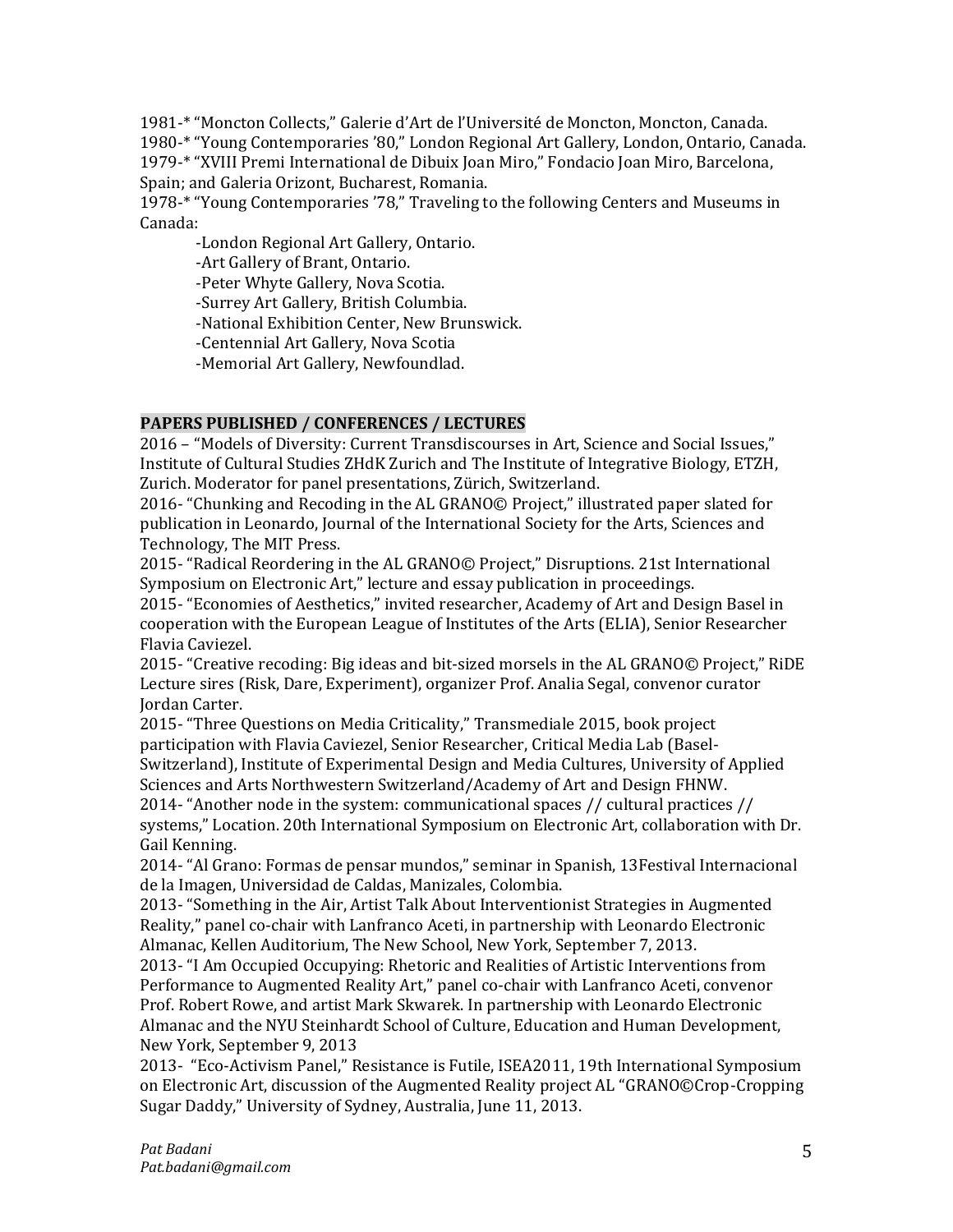2013- "Seeding Relationships," Decolonial Aesthetics of the Americas, e-fagia organization in collaboration with FUSE magazine, "Decolonial Landscapes Panel B," Hart House, University of Toronto, Canada, October 10, 2013.

2012- "Digital Technologies, Visual Reseach and the Non-Fiction Image" in Advances in Visual Methodology, Sarah Pink ed., (Sage Publications, UK) -191-208. ISBN: 978-0-85702- 849-5

2011- "Sustainable agriculture / sustainable culture," Balance-Unbalance 2011, Hexagram Research Institute, abstract published in conference proceedings, Concordia University, Montreal, Canada.

2011- "A maze about maize: An Amerindian Divinity and its transgenic avatars," ISEA Istanbul – 17th International Symposium on Electronic Art, paper published in conference proceedings, Sabanci University, Istanbul, Turkey.

2010- "Media-N: Roundtable discussion of past achievements and future topics for the Journal of the New Media Caucus," roundtable co-chair, College Art Association Conference, Hunter College, New York, NY, February 12, 2010.

2010- "Visual Research and Digital Representation," roundtable panel member at the International Visual Sociology Association conference, with Roderick Coover, Flavia Caviezel, and William Uricchio as convenor, University of Bologna, Italy, July 22, 2010. 2010- "On Digital Art, Latin America, and the Aesthetics of Infiltration," in Parcours Interculturels – Être et Devenir, Pierre Morel ed., (Editions Peisaj) -175 to 183, ISBN 978-2- 9811987-0-9.

2009- "New Media and Cultural Research," lecture presentation at the Royal University College of Fine Arts, (Kungl. Konsthögskolan, KKH), Stockholm, Sweden.

2009- "Extranjería como contexto. Interculturalidad y Arte Digital Iberoamericano," essay published in Extranjeros en la Tecnología y en la Cultura," Néstor García Canclini ed., (Ariel and Fundación Telefónica) -77 to 87, ISBN: 978-987-1496-03-785.

2009-\* "Interactive Storytelling Panel," ISEA2009, 15th International Symposium on Electronic Art, paper presentation/discussion on Where are you from?\_Stories with Flavia Caviezel, Belfast, Ireland. University of Ulster, Belfast, Ireland, August 26, 2009.

2009- "Foreigners in Technology and Culture," Colloquium participation, directed by, Néstor García Canclini, Espacio Fundación Telefónica, Buenos Aires, Argentina.

2009- "Foreignness and Translation in New Media," Guest Editor, Spring 2009, VOL. 05 N. 01 edition of Media-N, Journal of the New Media Caucus (USA).

2006- "Interactivity & Participation in Badani's recent works," Open-Node lecture series, Hosted by the Interactive Arts and Media Department at Columbia College, Chicago. 2006- "Visual Studies: A Skeptical Introduction," colloquium panel member, Visual Culture

Roundtable, Department of Art History, School of Art, Illinois State University.

2006- "Where are you from?–The Networked Sphere," HZ-Journal, Stockholm, Sweden. <http://www.fylkingen.se/hz/n8/badani.html>

2005- "Where are you from?–Where are you going?" FILE International Electronic Festival & Symposium, paper published in conference proceedings, Centro Cultural FIESP, São Paulo, Brazil.

2005- "Where are you from?–The Networked Sphere," colloquium speaker, Center for Art and Technology, Northwestern University, Evanston, Illinois, USA.

2004- "Where are you from?–Making Art of Databases," colloquium speaker, Electronic Visualization Laboratory, University of Illinois at Chicago, Illinois, USA.

2004 – "Where are you from?–The Networked Sphere," paper published in conference proceedings, New Forms Festival '04 International Conference, Old and New Forms: A Post-Traditional Technography Of World Media Arts, Vancouver Art Gallery, Vancouver, BC, Canada.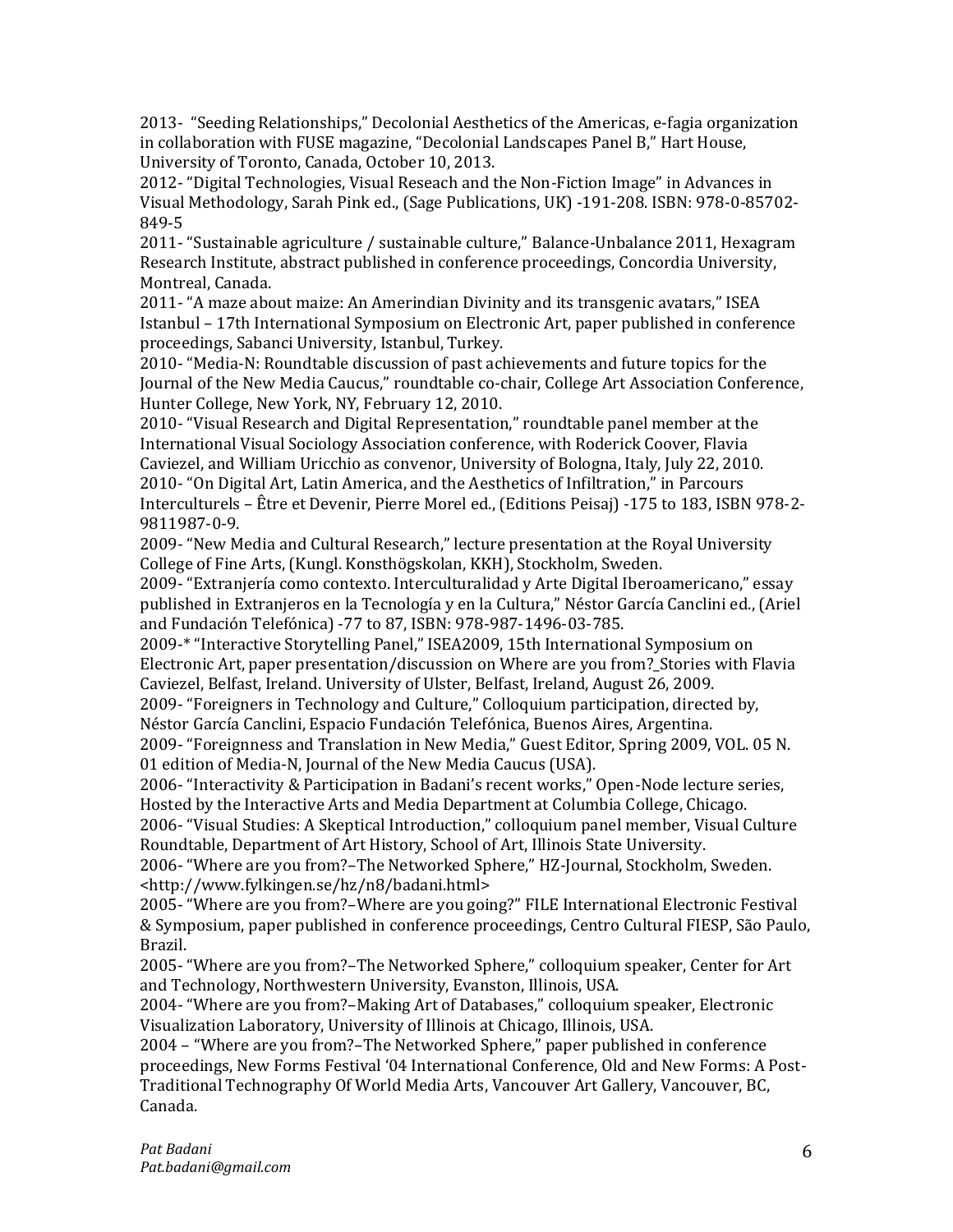2004- "Inter-Media practice," lecturer, Film, Video and New Media Department, School of the Art Institute of Chicago, Illinois, USA.

2003- "Social Space & Subjectivity," Visiting Artist/Lecturer, College of Fine and Applied Arts, University of Illinois at Urbana-Champaign, Illinois, USA.

2002- "Artist Lecture," School of Art, College of Fine Arts, Illinois State University, Normal, Illinois, USA.

2001- "Pat Badani Lecture," Art Department, Sacramento State University, California, USA. 2000- "S.A.I.C Presenters. Artist Lecture," Society of Photographic Educators. National Conference. Cincinnati, Ohio, USA.

1998- "New Technologies/Cultural and Commercial Partners," panel discussion, Canadian Cultural Center, Paris, France.

1987- "The Cultural Politics of Postmodernism," panel discussion, Graduate Center, City University of New York, USA.

1987- "Arte joven: Mexico/Cuba," panel discussion, Museo de Arte Moderno, Mexico City, Mexico.

# **INTERVENTIONS IN INTERNATIONAL Public Spaces**

2013- "AL GRANO©Crop-Cropping-Sugar-Daddy," Augmented Reality interventions in Supermarkets in the USA.

2006-"Where are you from? Where are you going?," Inter-media community event at: L'Utopik Cofeeshop, Montreal (Canada); Hogar de Dia, Buenos Aires (Argentina) & Espacio Sottosopra Artist-run-space, Buenos Aires (Argentina)

2005- "Where are you from? Where are you going?," Inter-media community event at "Metropolis Coffee shop", Chicago, USA.

2005- "North-South-East-West 5.0 – The Fire Ceremony," transnational webcast video performance.

1990- "Robin-Hood Project," community tapestry project involving a family of weavers in Oaxaca, funded by the Economic Development Branch of the State of Oaxaca, Mexico.

### **COLLABORATIONS for the development of art projects**

2014- "AL GRANO©Injection-Infection," 3D printing project in collaboration with Chris Wille, exhibited at 13Festival Internacional de la Imagen (Colombia) and Balance/Unbalance2015 Arizona State University, (USA).

2013- "AL GRANO©Crop-Cropping-Sugar-Daddy," Augmented Reality project with Chris Wille who assisted in AR research and production.

2013- "AL GRANO©Crop-Cropping-Sugar-Daddy," Interactive App. for iOS and Android platforms with Ozgun Ozguc, programming and production assistant.

2011-12- "RhyCycling - Esthetics of sustainability in the Basel border area," project research partner/advisor to project Director Flavia Caviezel, researcher at the "Institut Design- und Kunstforschung IDK," funded by The Swiss National Science Foundation, Switzerland.

2003-06- "Where are you from?\_Stories," collaborations with community based organizations and businesses in 6 world cities in order to conduct "performative events" in which to interview passersby.

2002- "Where are you from? Performance & Webcast project," collaboration with an Interdisciplinary research board in the USA, Canada, France and Singapore. <http://www.hometransfer.org/w/index.html>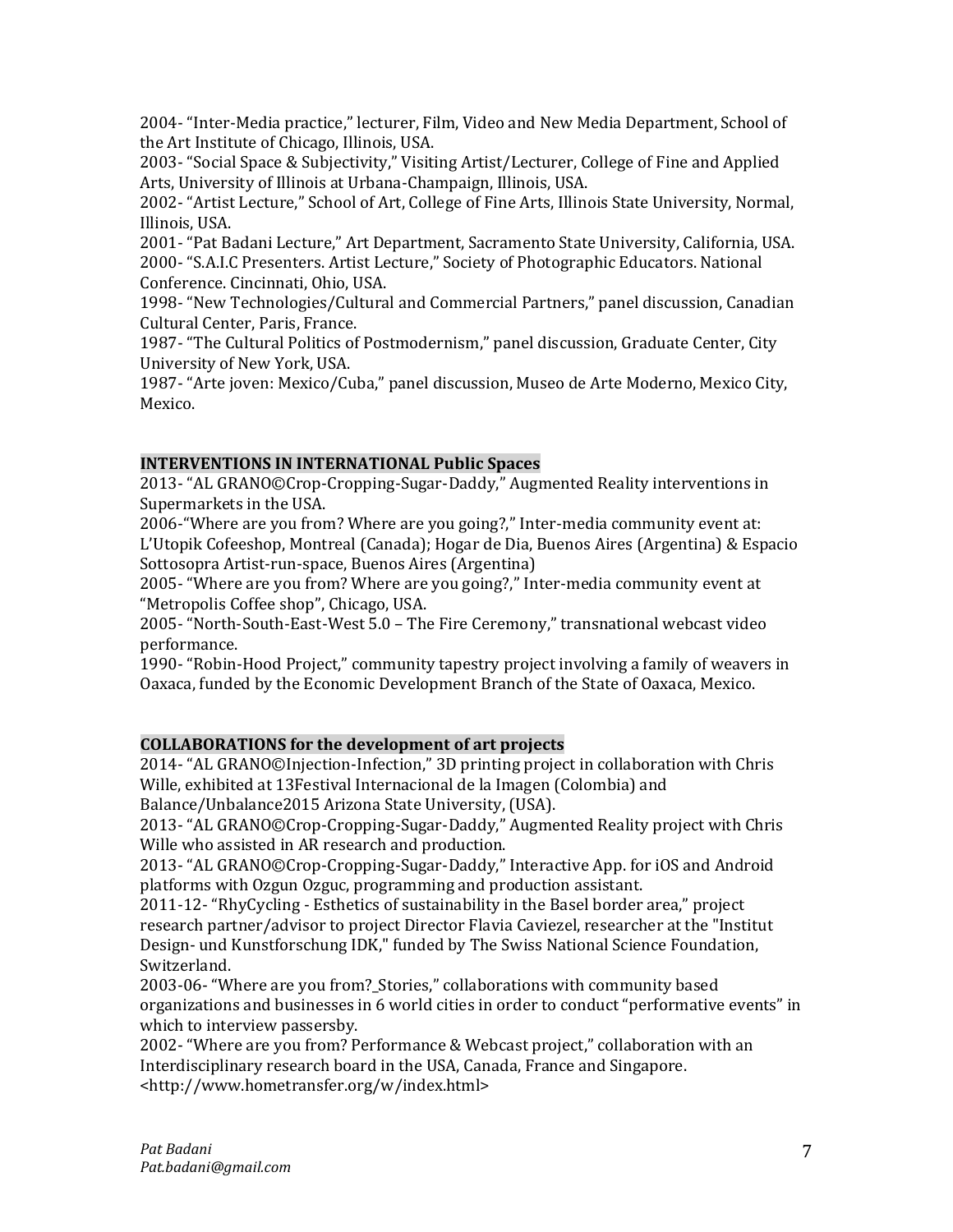2000- "Home Transfer," Net.Art project, collaboration with architects in the USA, France and India.

1999- "Housebroken," urban and Internet project, collaboration with medical specialists in Paris, France.

1999- "Directions-Direcciones," CDRom project, collaboration with ZYGOTE production team, Paris, France.

1999- "Last and Least & Smoke," video production in collaboration with ZIGOTE, Paris, France.

1996- "Urban Projects," community project, collaboration with Bakers at Poilâne bakery, Paris, France.

1994-97- Poilâne, collaboration with the food industry, bread-bowl production for the Tower-Tour project, Paris, France.

1993- "La Mise en songe," interactive 3D book, co-authorship with writer Claude Beausoleil. 1990-93- "Robin-Hood Project," collaborative community tapestry project with Lucio Aquino, Oaxaca, Mexico.

1987- "La Quiñonera" (Alternative Art Space), contributing artist in the artists' collective, Mexico City, Mexico.

1982-84- "ConneXion" (Alternative Art Space), founding member, artists' collective, Fredericton, N.B., Canada.

## **RESIDENCIES**

2016- Artists-in-Labs Residency Program, Institute for Cultural Studies in the Arts, Zurich University of the Arts, Switzerland 2016- MacDowell Colony, USA

2016- Vermont Studio Center, USA

2014-15 –Agence TOPO, Montreal, Canada

### **PUBLIC COLLECTIONS**

-Museum Collection, Alberta Culture -The Canada Council Art Bank -New Brunswick Art Bank -University of New Brunswick -Bank of Montreal -Shell Canada Resources -Norcen Energy Resources -Imperial Oil -Royal Bank of Canada Badani's works are included in private collections in several countries in South and North America and in Europe.

#### **EXHIBITION CATALOGUES**

### **Monographic catalogues:**

2008- [in time time]. Tarble Art Center, Charleston, Illinois, USA. Solo exhibition catalogue. Text by Dr. Martin Patrick, Senior Lecturer-Critical Studies, Massey University, NZ. 2003- "Where life is Better." I space, The Chicago Gallery of The University of Illinois at Urbana-Champaign. Solo exhibition catalogue. Text by Valerie Lamontagne.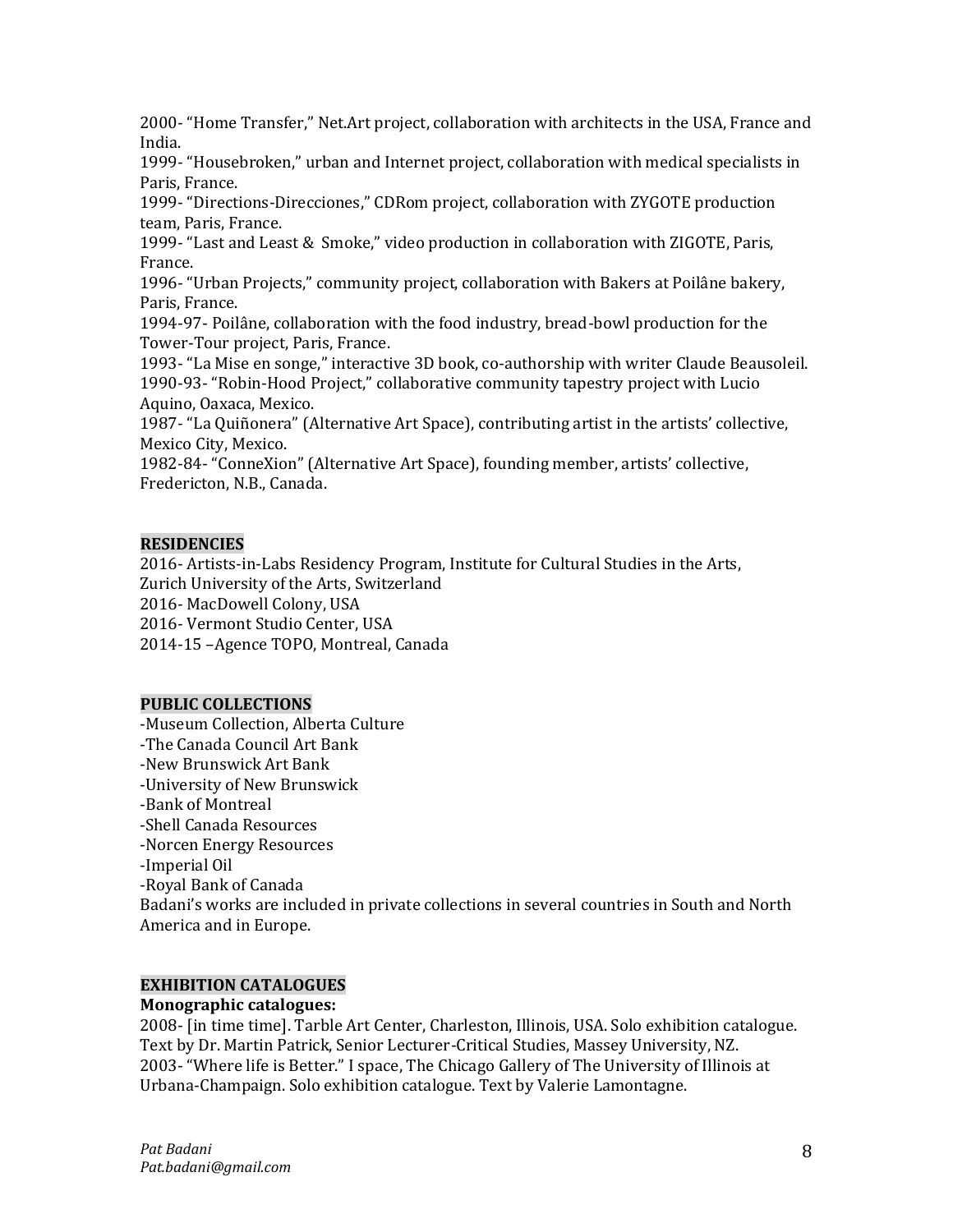1997- "Tower-Tour." Canadian Cultural Centre. Solo exhibition catalogue. Texts by C. Bédard and Ch. Domino. ISNB -896940-04-8.

1994- "R'évolution des particules." Maison de l'Amérique Latine, Paris. Solo exhibition catalogue. Text by J. Leenhardt (Directeur d'Études à l'École des Hautes Études en Sciences Sociales, Paris).

1991- "Textos posibles." Galeria Kahlo-Coronel, Mexico. Text by Juan Coronel. Solo exhibition catalogue.

1989- "Ruinas de olor liquido." Museo Universitario del Chopo, Mexico. Solo exhibition catalogue. Text by P. Badani.

1986- "Image-Object". Traveling exhibition through 8 museums in Mexico. Text by R. Tibol. Solo exhibition catalogue.

1984- "Border Space." Mount Allison University Owens Gallery, Sackville. Text by H. Chiasson. Solo exhibition catalogue.

1979- "Moody-Scapes." Dalhousie University Art Gallery, Halifax. Text by C. Frazer. Solo exhibition catalogue.

# **Group Exhibition catalogues:**

2014- "13th Festival Internacional de la Imagen." Universidad de Caldas, Manizales, Colombia.

2009- "Extranjerías." Espacio Fundación Telefónica, Buenos Aires, Argentina. Group exhibition catalogue. Texts by co-curators Dr. Néstor García Canclini (Universidad Autonoma de Mexico) and Dr. Andrea Giunta (University of Austin, Texas).

2005- "FILE International Electronic Festival & Symposium." Centro Cultural FIESP, São Paulo, Brazil. Catalogue citation: page 99. Introduction by Cicero Inacio da Silva.

2004- "Technography, New Forms Festival '04." New Forms Media Society, Vancouver, BC, Canada. Introduction by K. Lee and M. Levy. Catalogue citation: page 27.

2001- "Mediaterra: De-globalizing / Re-Globalizing." Fournos Media Art Center, Athens. Introduction by Manthos Santorineos. Catalogue citation: page 79.

2000- "ISEA 2000\_Revelation". Forum des Images, Paris. Introduction by Nils Aziosmanoff. Catalogue citation: page 126.

1997- "Géographiques." FRAC Corse, Corte. Group exhibition catalogue. Texts by A. Alessandri and Ch. Domino. Pages 96 to 101. ISNB 2-910426-10-6.

1992- "Expresions Actuelles." Espace Chevreul, Nanterre. France. Text by Dr. Christine Frerot. Catalogue citation: pages 20-21.

1991- "Dibujo de mujeres contempoaneas". Museo de Arte Moderno, Mexico. Text by R. Tibol. Group Catalogue citation: page 5 to 7.

1988-"Imagenes traspuestas." Museo de Arte Moderno, Mexico. Group exhibition catalogue. Text by C. Blas Galindo. Catalogue citation: pages 4 to 5.

1984- "3D.NB.200." Galerie Restigouche, Centre National d'Exposition and traveling in Canada. Texts by S.Smith and H. Chiasson. Group exhibition catalogue: Pages15 to 17. 1982- "Shell Atlantic." Shell Resources Centre, Calgary. Text by R. Dietz. Group exhibition catalogue.

1980- "Young Contemporaries '80." London Regional Art Gallery. Text by P. O'Brien.Group exhibition catalogue citation: page 6.

1978- "Young Contemporaries '78." London Regional Art Gallery and traveling in Canada. Text by P. O'Brien. Group exhibition Catalogue citation: pages 3 to 4.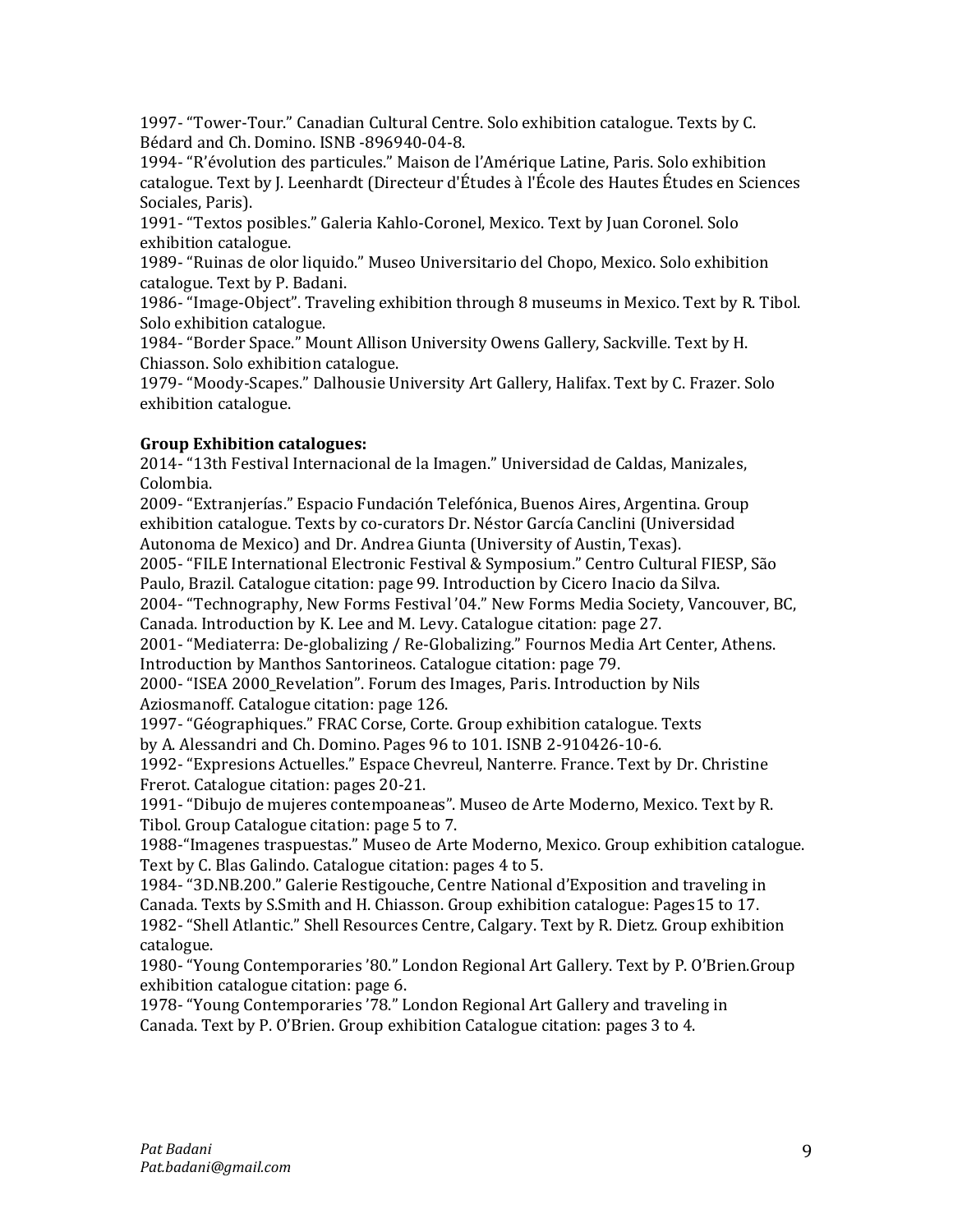# **REVIEWS / ESSAYS / INTERVIEWS about Pat Badani's work**

-BAUER, N. "Art out of a place, New Brunswick Bicentennial Exhibition" ArtsAtlantic #20, Canada, 1984.

BLAS GALINDO, C. "Pat Badani" "Artes Visuales, El Financiero #23", Mexico, 1990.

-BADANI, P. "Extranjería como contexto. Interculturalidad y Arte Digital Iberoamericano," in Extranjeros en la Tecnología y en la Cultura. Néstor García Canclini ed., 2009 (Ariel and Fundación Telefónica, Spain) - 86,87. ISBN: 978-987-1496-03-785.

-BEDARD-ARASSE, C. "Culture transgénique et art global : le projet Al Grano de Pat Badani," Nouvelle revue d'esthétique: Disparition de l'oeuvre, 2011 (Presses Universitaires de France) -144 to152. ISBN: 978-2-13-058728-6.

-BADANI, P. "On Digital Art, Latin America, and the Aesthetics of Infiltration," in Parcours Interculturels – Être et Devenir. Pierre Morel ed. 2010 (Editions Peisaj, Canada) - 180 to 183. ISBN 978-2-9811987-0-9.

-CAINES, R. "Interview with new media artist Pat Badani," Research project Community Sound [E] Scapes, Interview conducted via Skype, December 16, 2009, Improvisation, Community, and Social Practice, University of Guelph,

Ontario,Canada.<http://soundescapes.improvcommunity.ca/index.php/more-research> -CAVIEZEL, F. "Where are you from? – The Relativity of Boundaries," ISEA 2009, Belfast, Ireland, essay presented in the panel: Storytelling: Shared Authority – Documentary and Social Inclusion, and published in conference proceedings.

-CAVIEZEL, F. "Where are you from? – The Relativity of Boundaries," Afterimage, The Journal of Media Arts and Cultural Criticism, March/April 2008.

-CAVIEZEL, F. "The Relativity of Boundaries: Art, Technology and Visual Culture," Art Papers Magazine, March 2008.

-ESPINOSA DE LOS MONTEROS,S. "Pat Badani, complice de sus suenos," Vertigo #18", Mexico, 1988.

-FRY, G. "The Bright Side of the Coin," ArtAtalntic, Winter/Spring, Canada, 1980. -GONZALES-QUIJANO, J. "Imagenes Traspuestas," El Universal, Mexico, September 5, 1987. -GARCIA CANCLINI, Néstor. "Extranjerías: Miradas convergentes del arte y las ciencias sociales," catalogue essay, Extranjerías 2009, (Espacio Fundación Telefónica, Argentina) - 9 to 13. ISBN 978-987-24475-7.

-GIUNTA. A. "Estéticas del Extrañamiento," catalogue essay, Extranjerías 2009, (Espacio Fundación Telefónica, Argentina) - 9 to 13. ISBN 978-987-24475-7.

-GIUNTA. A. Snapshots" in "Of Bridges and Borders". Sigismond de Vajay ed., 2009

(Jrp/ringer publications, Switzerland) – 376, ISBN : 978-3-03764-081-4.

-GONZALES-QUIJANO, J. "Pat Badani, femininidad y agresión," El Universal, Mexico, January 23, 1988.

-GURHOLTZ, S. "Exploring Art Media," interview, F.C.T.V. television channel # 10", New Brunswick, August 26, 1986.

-JOHNSON, J. "Herbarium, Art Holds Mirror up to Nature," Mexico City News, Mexico, July 2, 1988.

-KILFOIL, C. "Coup d'Oeil," interview, C.B.F.A.T. television channel #11", New Brunswick, April 6, 1983.

-De LUNA, A. "Pat Badani, pinturas de la sugerencia," Uno mas Uno, cultural section, Mexico, October 22,1988.

-De LUNA, A. "El Arte en Mexico," Uno mas Uno, cultural section, Mexico, December 20, 1988.

-LAMONTAGNE, V. "Where Life is Better," interviews for exhibition catalogue, I Space, Chicago, USA, September 5, 2003.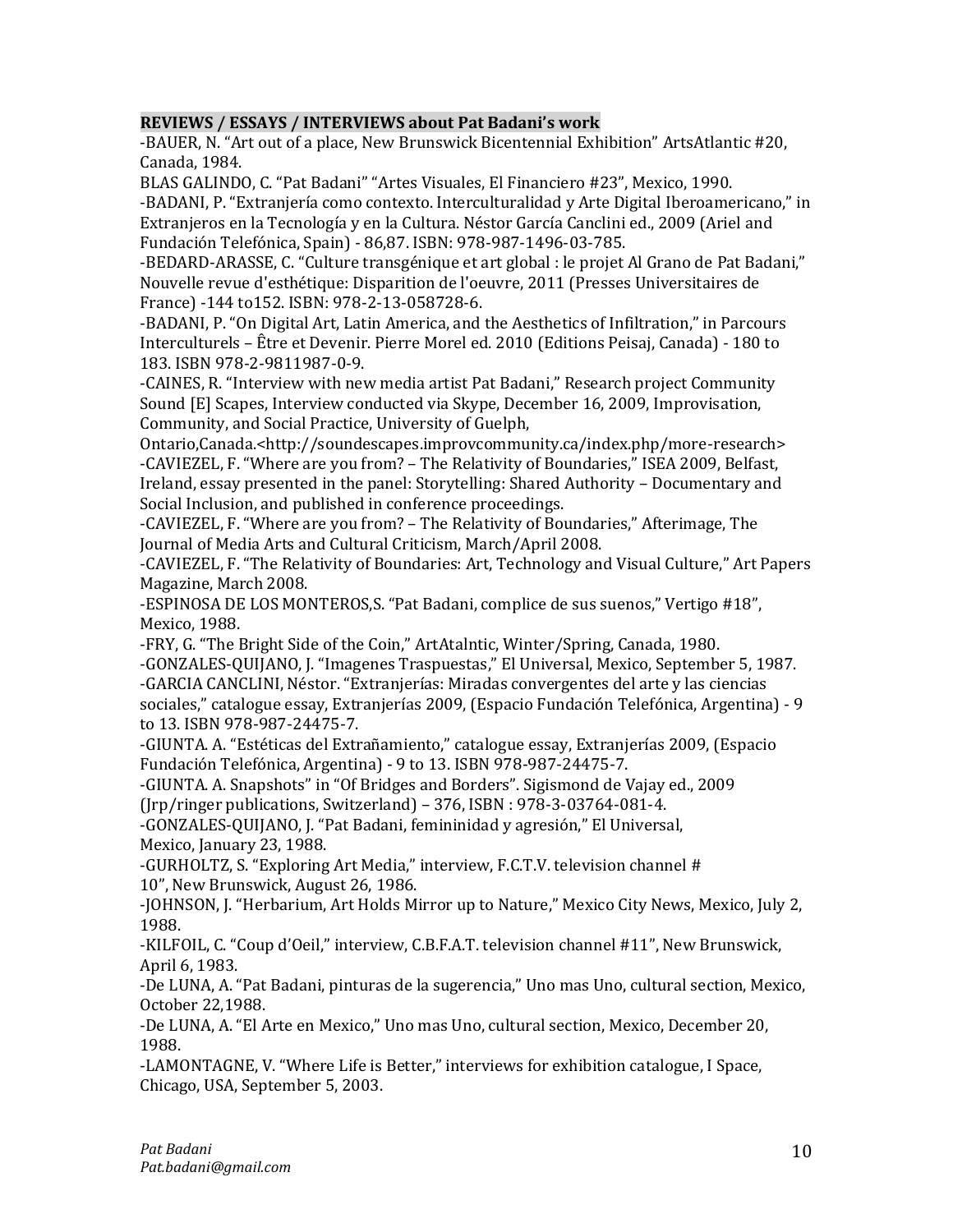-MACMASTERS,M. "Los colores y sabores de la mujer en el Foro de Arte Contemporaneo," El Nacional, Mexico, August 6, 1986.

-MC NAIRN, A. "3D-NB-200, Works by Fifteen New Brunswick Sculptors," ArtsAtlantic # 21, Canada, 1995.

-MOYSSEN, X. "Mujer-imagen-objeto," El Porvenir, cultural section, Mexico, November 21, 1987.

-O'BRIEN, P. "Young Contemporaries'78," Arts Canada, Canada, December/January 1979. -OXMAN, N. "Contra el arte, por el arte," Uno mas Uno, cultural section, Mexico, November 21, 1987.

-PATRICK, M. "Pat Badani - In time time," exhibition catalogue essay January 2008, (Tarble Art Center, Eastern Illinois University), USA.

-PINEDA, M.E. "La pintura de Pat Badani," El Sol de Mexico en la Cultura, Mexico, August 10, 1986.

-POILAN, L. "Le pain par Poilane by Lionel Poilane," (Editions Cherche Midi), Paris, France. 2005. Pages 317-318.

-PUERTO, CECILIA "Latin American women artists, Kahlo and look who else: a selective, annotated bibliography," foreword by Elizabeth Ferrer, 1996 (Greenhood Press, California). -PYTHOUD, L. "Clin d'œil", L'Oeil magazine international d'art # 468", France, January-February 1995.

-De RIVERO, N. "Las Causas de las Mujeres," interview, Radio Educacion, Mexico, July 1986. -ROSENFELD, R. "Pat Badani: On the Wall," ArtsAtlantic, Canada, March 1985.

-SABAT, C. "Visual Arts in Review" The Daily Gleaner, New Brunswick:

-June 9, 1978 -16 June, 1979 -October 21, 1979 -September 6, 1980 -November 1, 1980 -February 7, 1981 -October 30, 1982 -September 17, 1983 -June 9, 1984 -October 19, 1986

-SANCHEZ-MENDOZA, C.G. "Pat Badani, una expresion de la realidad," El Heraldo, Mexico, October 19,1986.

-SANTOSCOY, T. "Seductora y extrana exposicion de Pat Badani," El Sol de Mexico en la Cultura, Mexico, July 22, 1986.

-SCOTT-FOX, L. "Dibujo de mujeres contemporaneas," Artes de Mexico, Nueva Epoca # 11, Mexico, Spring 1991.

-SELMAN, J. "Pat Badani in Conversation at CAA 2014," interview, Artist organized Art, Thursday, February 27th, 2014.

-SWALWELL, M. "Contact Zones: Edge in 'Portable Cities' and 'Fragmental Storm," New Zealand Electronic Text Center, New Zealand Journal of Media Studies Vol. 9, -2005. Victoria University of Wellington, New Zealand. Citation: Pat Badani research paper "Where are you from? The Networked Sphere."

-TIBOL, R. "Ser y ver mujeres en las artes visuals," 2002, (Plaza & Janez) -10 to 14. -TOWNSEND-GAULT, C. "Pat Badani, Owens Gallery," Vanguard, Canada, November 1984. -Patricia BadaniPage 111/30/2018VILLEGAS, T. "Pat Badani, Canadian Cultural Centre," Art Nexus # 26 International, October-November, 1997.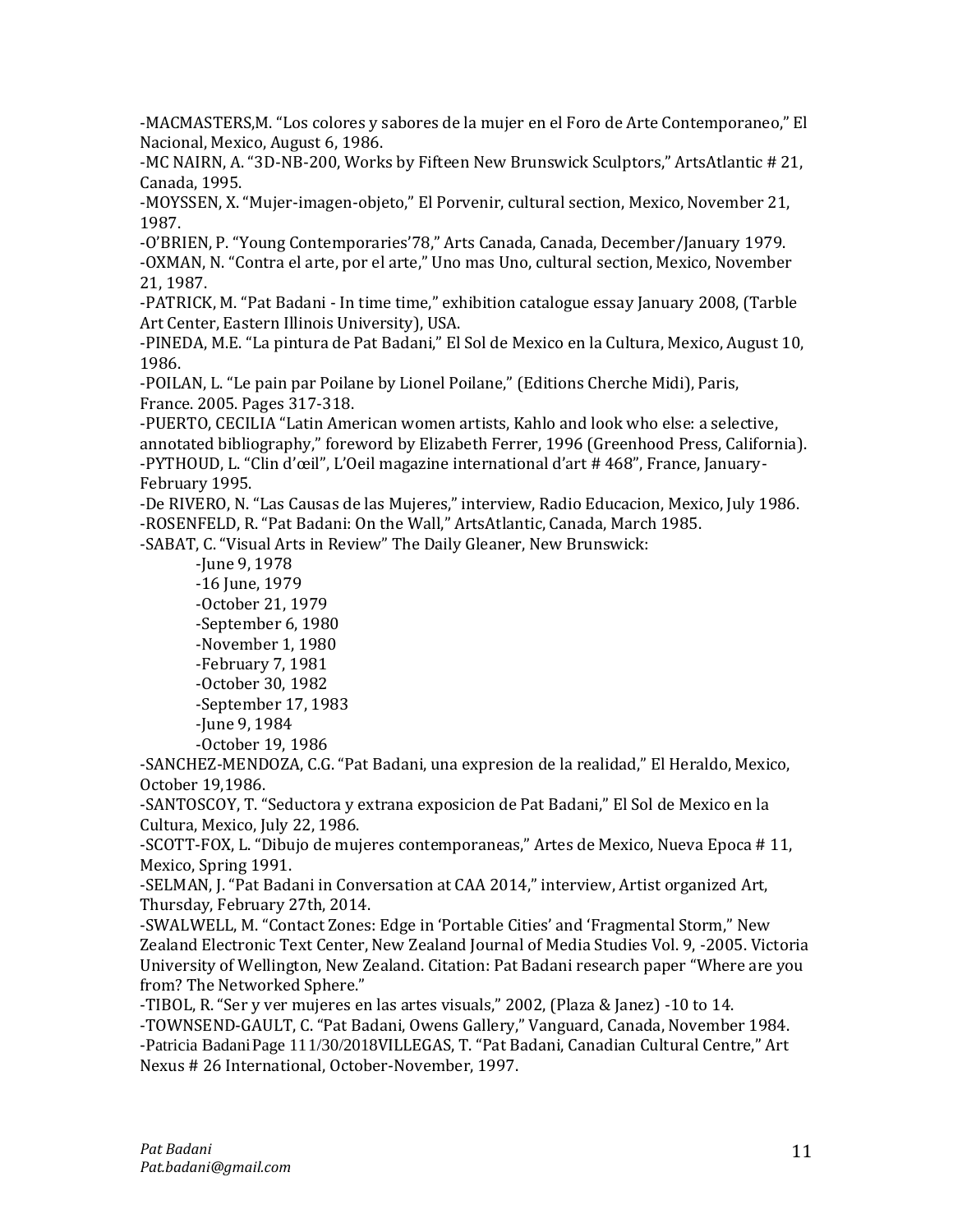# **INTERNET ARCHIVE of participating events and screenings**

https://www.pratt.edu/the-institute/administration-resources/office-of-the-provost/ride/ http://balanceunbalance2015.sched.org/artist/patbadani?iframe=no&w=&sidebar=yes&bg =no#.VSmPPhz3GNw http://www.artsouterrain.com/en/pat-badani/ http://www.agencetopo.qc.ca/wp/make-a-move-pat-badani-28-fevrier-au-15-mars-2015/ http://www.agencetopo.qc.ca/wp/pat-badani-chicago-automne-2014/ http://www.isea2013.org/tag/pat-badani/ http://rhizome.org/profiles/patbadani2/ https://vimeo.com/badani http://artistorganizedart.org/commons/2014/02/interview-pat-badani-media-njournal.html http://median.newmediacaucus.org/ http://median.newmediacaucus.org/editorial-board/ http://v1b3.com/ar2-view/pat-badani-with-desiree-agngarayngay/ http://www.e-fagia.org/news/decolonial\_symposium2013.html http://www.leoalmanac.org/something-in-the-air/ http://www.leoalmanac.org/i-am-occupied-occupying/ http://www.isea2013.org/events/eco-activism/ http://vip.newmediafest.org/?page\_id=891 http://rhycycling.idk.ch/?page\_id=10 http://isea2011.sabanciuniv.edu/ms.badani http://www.leoalmanac.org/isea2011-istanbul-proceedings/ http://balance-unbalance2011.hexagram.ca/?page\_id=304 http://www.cairn.info/revue-nouvelle-revue-d-esthetique-2011-2-page-144.htm http://www.puf.com/Revues:Nouvelle\_revue\_d'esthétique\_8\_/\_2011 http://coff.newmediafest.org/blog/index.php?s=Pat+Badani http://median.newmediacaucus.org/art-infrastructures-information/roderick-coover-inconversation-with-pat-badani-on-hearts-and-minds-the-interrogations-project-screenedat-the-electronic-visualization-laboratory-university-of-illinois-at-chicago/ http://median.newmediacaucus.org/tracing-newmediafeminisms/la-casa-ida-member-ofinstituto-arte-electronica/ http://www.improvcommunity.ca/research/pat-badani-interviewed-rebecca-caines http://median.newmediacaucus.org/archives\_in\_progress/pre\_2009\_issues/issues.php?f=p apers&time=2009\_spring&page=front http://median.s151960.gridserver.com/?page\_id=543 http://median.s151960.gridserver.com/?page\_id=451 http://median.s151960.gridserver.com/?page\_id=108 http://www.ofbridgesandborders.com/index.php?/textos/instantaneas/ http://www.youtube.com/watch?v=V6L\_K7kczjQ http://www.artpapers.org/promo/promo\_2008\_0304.htm http://www.fundacion.telefonica.com.ar/que-hacemos-difundimos-conocimientoexposiciones-extranjerias.html http://salonkritik.net/08-09/2009/06/una\_obra\_en\_construccion\_raque\_1.php http://arteenlared.com/latinoamerica/argentina/exposicion-extranjerias-proyecto-deinvestigacion-extranjeros-en-la-tecnologia-y-en-la-cu-2.html http://www.questia.com/library/journal/1G1-178704625/the-relativity-of-boundariesart-technology-and http://nzetc.victoria.ac.nz/tm/scholarly/tei-Sch091JMS-t1-g1-t6.html http://www.scribd.com/doc/3176215/FILE-SYMPOSIUM-2005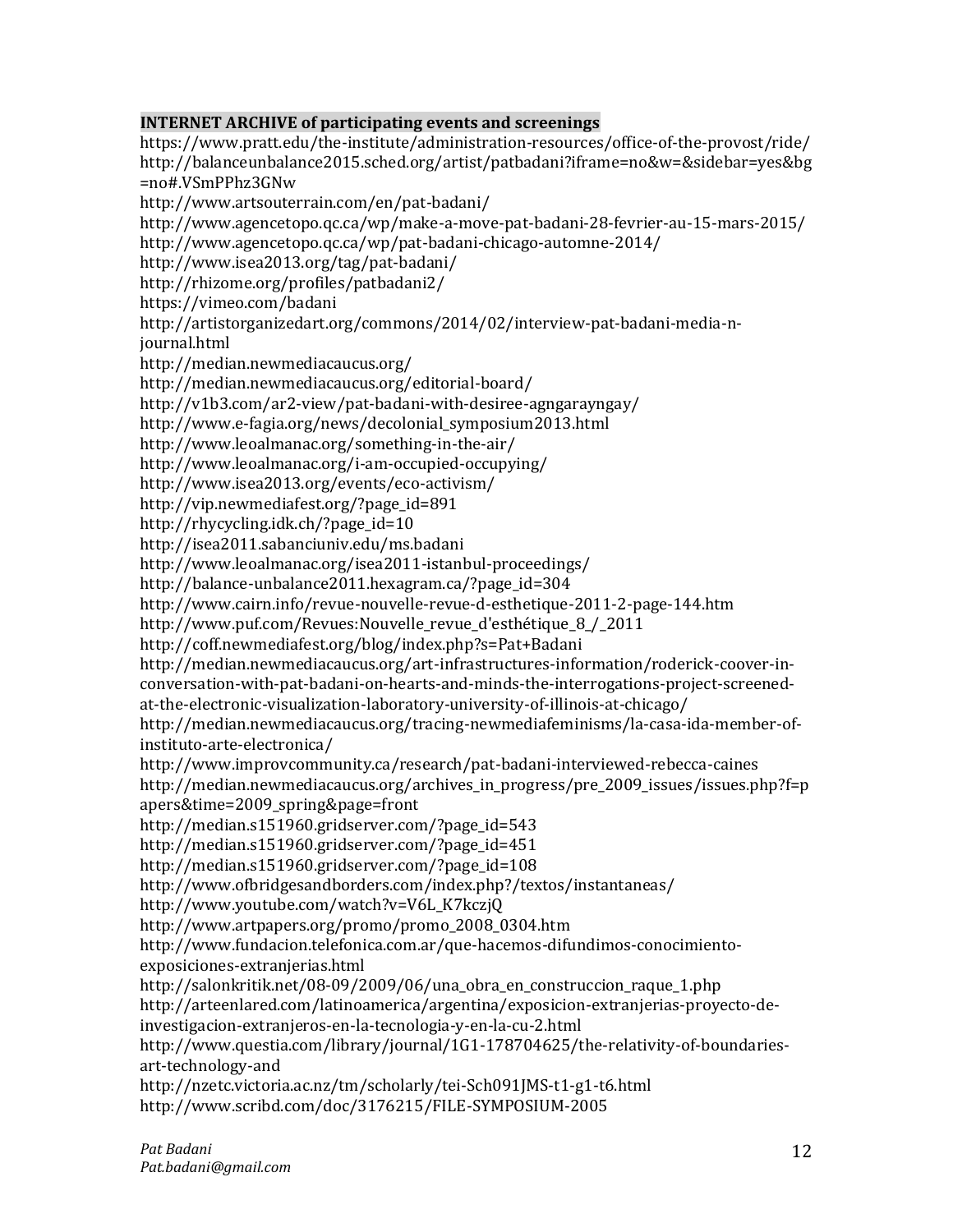http://www.pucsp.br/~janedealmeida/file\_2005.pdf

http://www.freewords.org/biennial/artist/hometrans.html

http://www.evl.uic.edu/core.php?mod=4&type=4&indi=345

http://www.fylkingen.se/hz/n8/badani.html

http://www.agencetopo.qc.ca/liens.html

http://www.theupgrade.net/international-artists.html

http://www.ibiblio.org/pbadani/where\_life\_text2.html

http://rrf200x.newmediafest.org/blog/?page\_id=10

http://www.isea2000.com/an/pop\_symp\_village.htm

http://www.istanbulmuseum.org/reload/

http://www.javamuseum.org/2005/final/index.html

http://www.artnexus.com/Notice\_View.aspx?DocumentID=2447

http://editions-peisaj.blogspot.com/

http://interartive.org/index.php/net-art/

http://ccca.concordia.ca/artists/artist\_info.html?languagePref=en&link\_id=1500&artist=Pa t+Badani

http://openlibrary.org/books/OL13114019M/Ser\_y\_ver\_Being\_and\_See

# **EDITORIAL AND CURATORIAL PROJECTS**

2017- "ISEA2017" - Manizales, Colombia, International Program Committee to art-review works submitted.

2015- "iDEAS Breaking Barriers." Jury member and artwork selection for the exhibition at the "International Digital Media and Arts Association," East Tennessee State University, USA. 2015- "Three Questions about Media Criticality," CAPTURE ALL, produced by the Critical Media Lab, The Institute of Experimental Design and Media Cultures, University of Applied Sciences and Arts Northwestern Switzerland/Academy of Art and Design FHNW.

2013- "I Occupy, an Exhibition of Augmented Reality works by ManifestAR," Senior Curator with Lanfranco Aceti, Nicholas Mirzoeff and Marquard Smith. Kasa Galleri, Sabanci University, Istanbul, Turkey.

2013- "Jackpot, an Exhibition of Augmented Reality works by ManifestAR," Senior Curator with Lanfranco Aceti, Nicholas Mirzoeff and Marquard Smith. MoCC (Museum of Contemporary Cuts).

2012- "QA interview with Andrea Polli, Artistic Director of ISEA 2012," Media-N, Journal of the New Media Caucus, (New Media Caucus, USA), fall 2012: V.08 N.02.

2011- "ISEA: 17th International Symposium on Electronic Art" - Istanbul, Turkey. Peer-Reviewer for symposium essay submissions, September 14th to 21st.

2011-2016 Editor-in-Chief. Media-N, Journal of the New Media Caucus, USA.

2010- "LE CUBE : Center for Digital Creation, France," on-site interviews with Nils

Aziosmanoff (President) and Carine Le Malet (Artistic Programing), Media-N, fall 2010: V.06 N.02, (New Media Caucus, USA).

2009-2010- Executive Editor, Media-N, Journal of the New Media Caucus, USA.

2009- "Citizens and Contested Spaces" & "Interactive Storytelling," "ISEA: 15th International Symposium on Electronic Art" - Belfast, Ireland, member of the International Sub-

committee and Review-Panel for symposium submissions, August 23 to September 1, 2009.

2009- "Foreignness and Translation in New Media," spring 2009, v.05 n.01, Media-N,

Journal of the New Media Caucus. Guest Editor, (New Media Caucus, USA).

2006- "Locative Media. Vol. 14. 2006," Leonardo Electronic Almanac, peer-reviewer, LEONARDO, The International Society for the Arts, Sciences and Technology. ISSN No: 1071 439.